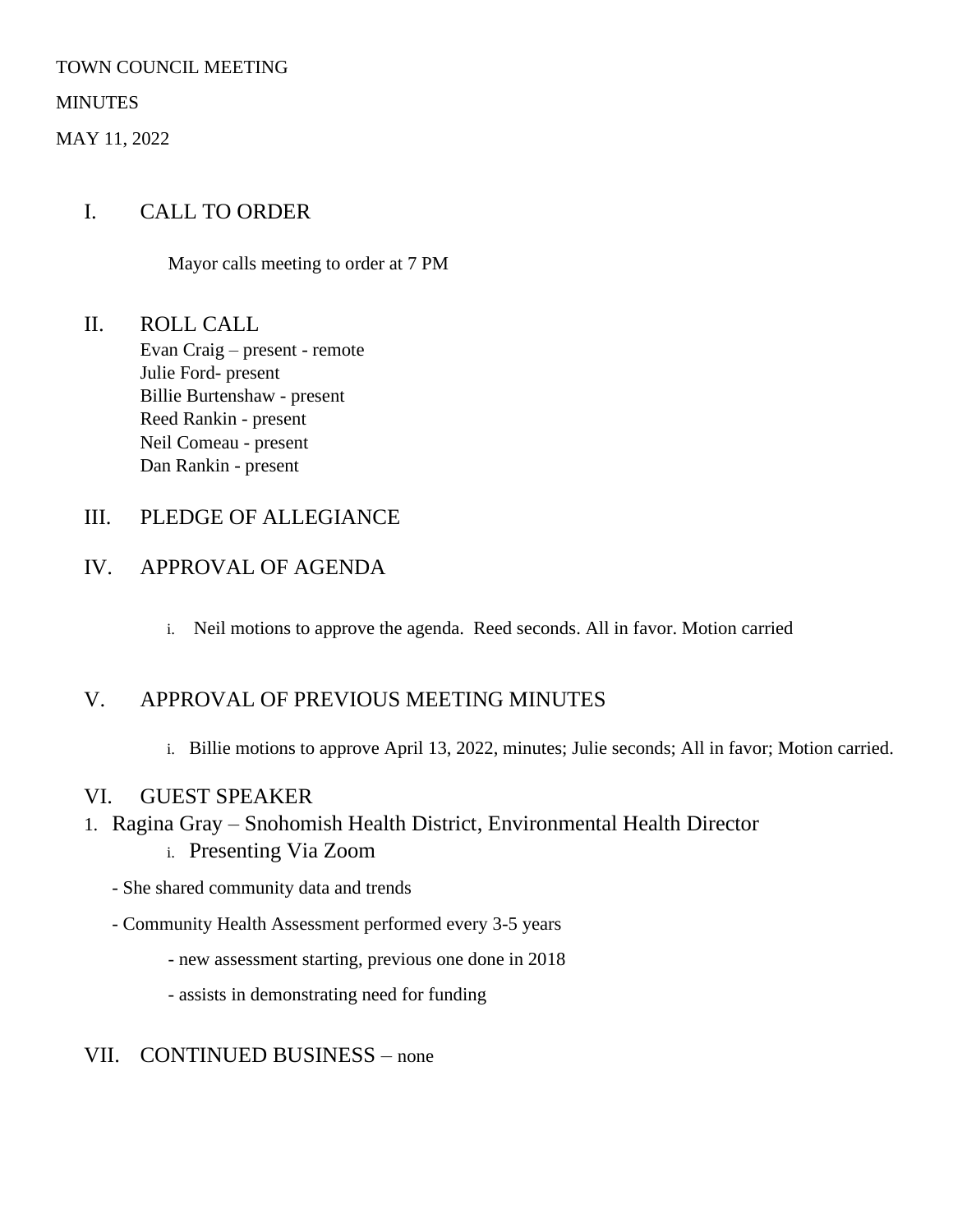# VIII. NEW BUSINESS-DISCUSSION ITEM(s)

- 1. Western Surety Company Bond on Dianne Allen, Town Clerk/Treasurer
	- i. Neil motions to approve the Western Surety Company Bond on Dianne Allen, Town Clerk/Treasurer. – Julie seconds. All in favor. Motion carried.
- 2. Resolution 335 Snohomish County Comprehensive Solid and Hazard Waste Management Plan
	- i. Julie motions to approve Resolution 335 Snohomish County Comprehensive Solid and Hazard Waste Management Plan and for the mayor to sign. – Billie seconds. All in favor. Motion carried.
- 3. State Audit Finding and Responses Exit meeting May  $18<sup>th</sup>$ , 11:00am (zoom meeting) --- Neil and Evan to attend
- 4. Airport Lease Agreement with Jonathan Zordell building hangar
	- i. Neil motions to approve Airport Lease Agreement with Jonathan Zordell and for the mayor to sign. – Julie seconds. All in favor. Motion carried.
- 5. Real Estate Purchase Agreement for the sale of Old City Hall building
	- i. Billie motions to approve the Real Estate Purchase Agreement for the sale of Old City Hall building and for the mayor to sign. – Reed seconds. Neil abstains. All in favor. Motion carried.
- 6. KPFF Professional Service Agreement Civil Construction Support Services for the DWIC Project.
	- i. Neil motions to approve the Professional Service Agreement with KPFF to supply Civil Construction Support Services for the DWIC project and for the mayor to sign. – Julie seconds. All in favor. Motion carried.
- 7. New Load Engineering, Material Procurement and Construction Contract with PUD
	- i. Reed motions to approve the New Load Engineering, Material Procurement and Construction Contract with PUD and for the mayor to sign. – Billie seconds. All in favor. Motion carried.
- 8. Contract with Reece Construction DWIC Civil work
	- i. Neil motions to approve the professional services contract with Reece Construction to perform the civil work on the DWIC project and for the mayor to sign. – Julie seconds. All in favor. Motion carried.
- 9. FYI Community Public Safety Meeting Thursday, May 26<sup>th</sup>, 2022 @7pm @ Community Center Kitchen.

- Will be attended by the North precinct daytime duty officer & Snohomish County Council member, Nate Nehring.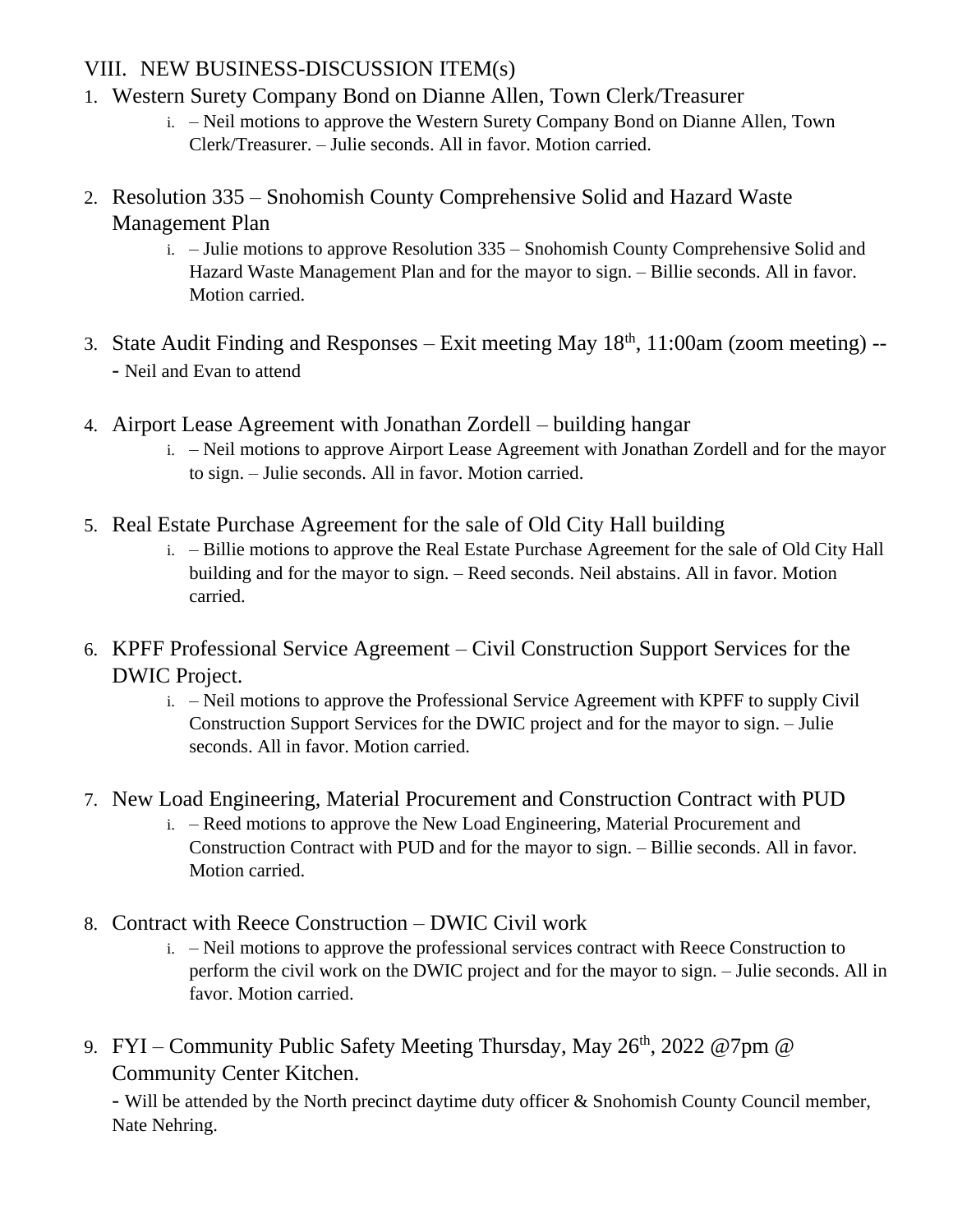### IX. MAYOR'S REPORT

Working on the DWIC, recently attended tech-meeting in Seattle. 70 signed in for ModPro tours given by H.S. students.

### X. COUNCIL/BOARD/COMMISSION MEMBER REPORTS

- Kirrsti w/ cemetery board – Board is printing flyers for Memorial Day event, IGA to donate refreshments, Fruitful Farms to donate hanging baskets. Will be placing flags for Memorial Day, asking for volunteers to assist. Planned improvements to gathering place building, getting bids. Planning a clean-up day, enforcing by-laws. Dianne suggested post cemetery by-laws for easy viewing.

#### XI. VISITORS –

- Jon Allen, car in Sauk river, high importance to remove but lack of communication between agencies. He called Ecology Dept. & escorted agents to the sight today, asked them to contact Town. Regarding folks in school district but in unincorporated Snohomish County, do they have a voice, are they welcome in town meetings? Mayor Rankin – Jurisdictions are black and white issue, but meetings are public, and we will not exclude or turn away from council meetings.

- Casey Herrera, re-routing of parade, what is the planned route and why has it been changed? Want it to go back to the way it was before Covid changes. Mayor Rankin – route and parade are planned by the Fire department and Darrington Strong, the council only approves the route.

- Martin McCaulley, asked about the parade route also, he will contact Linn directly. Is the public safety meeting open to public? Mayor Rankin, yes and fire dept will also be attending.

- Sheramie Odell, asks about 2 construction flag signs, making sure their cars are not obstructing work. Mayor Rankin informs that underground work being done by Ziply.

- Wyonne Perrault, North Counties, looking for mentors. On Oct 22, 2022, they'll have a fundraiser for Kid's Place, want council & mayor to do a skit. Donated items for raffle. Many kids are struggling so they're bringing in motivational speaker & comedian David Edward Garcia on May  $23^{\text{rd}}$  @ 5:30pm/6pm @ Community Center.

- Suzette Russell, addressing her roadway, what is city's responsibility? Mayor Rankin, between now and September something will be done to improve roadway access.

# XII. ACCOUNTS PAYABLE APPROVAL

i. Neil motions to approve accounts payable payments. Julie seconds. All in favor. Motion is carried.